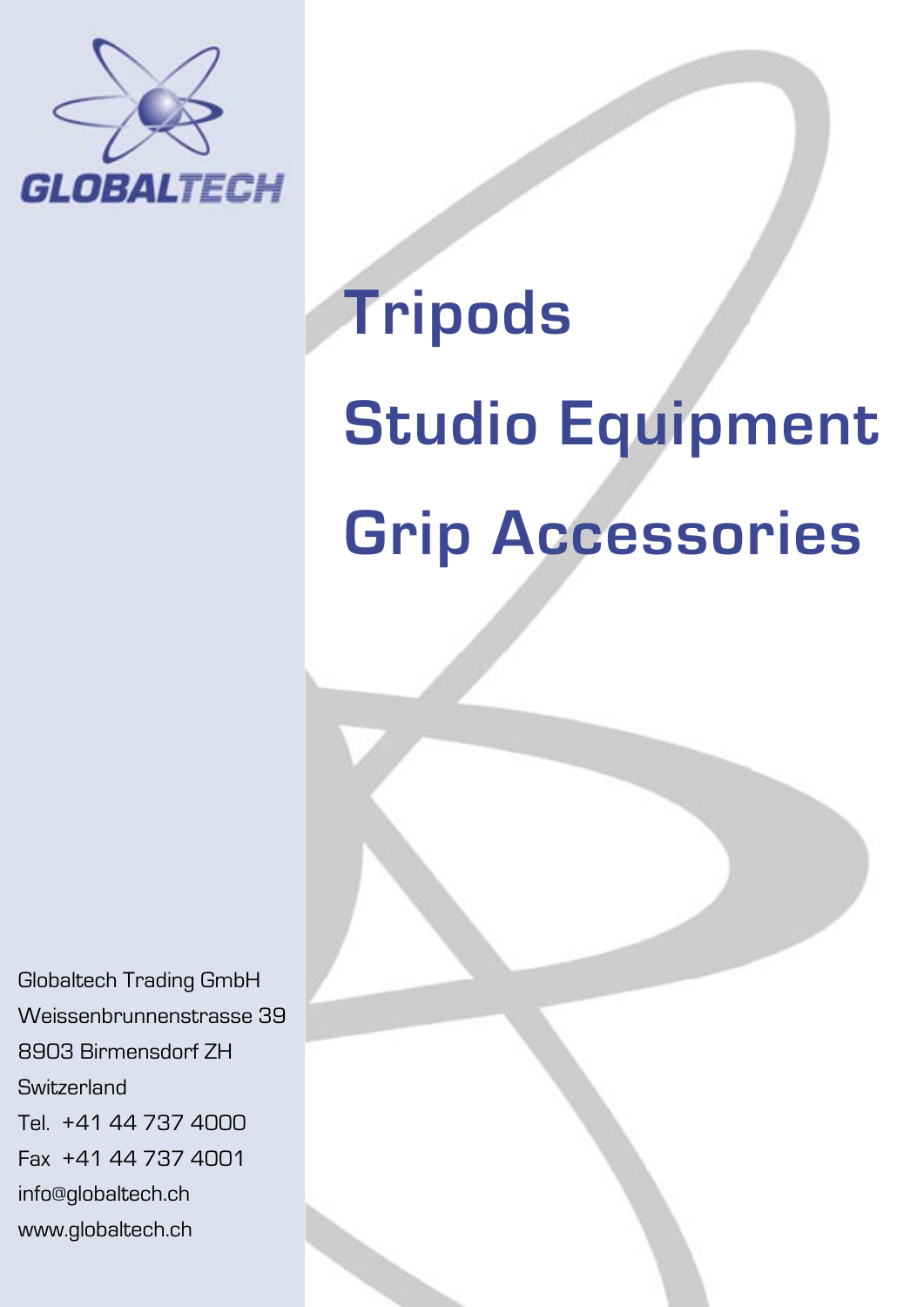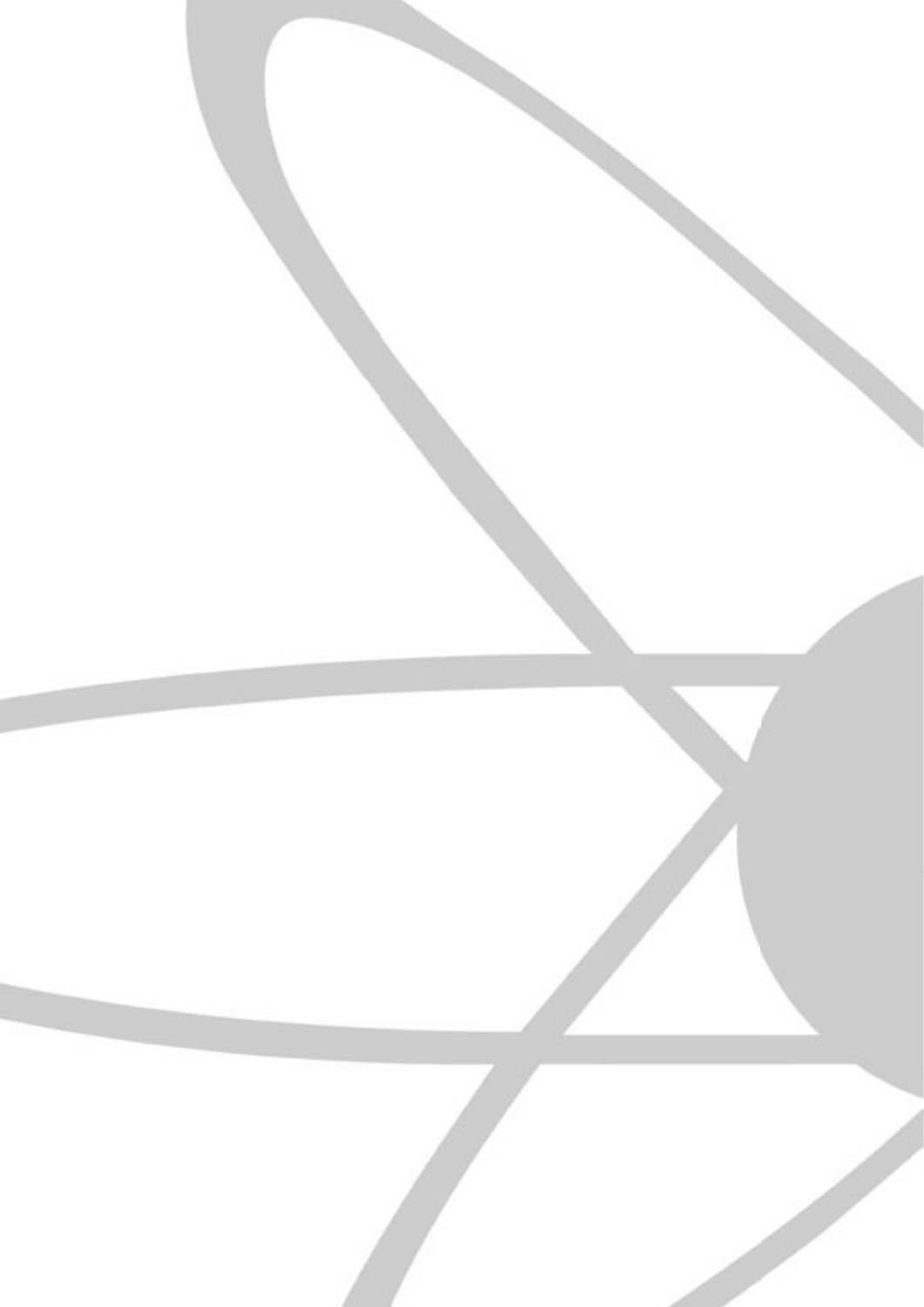

#### **Tripods 4**

- **Cameraheads 6**
- **Background equipment 7**
	- **Lighttables 8**
	- **Lightingsupports 10**
	- **Studio accessories 11**
	- **Ceilling rail system 14**
		- **Lighting 15**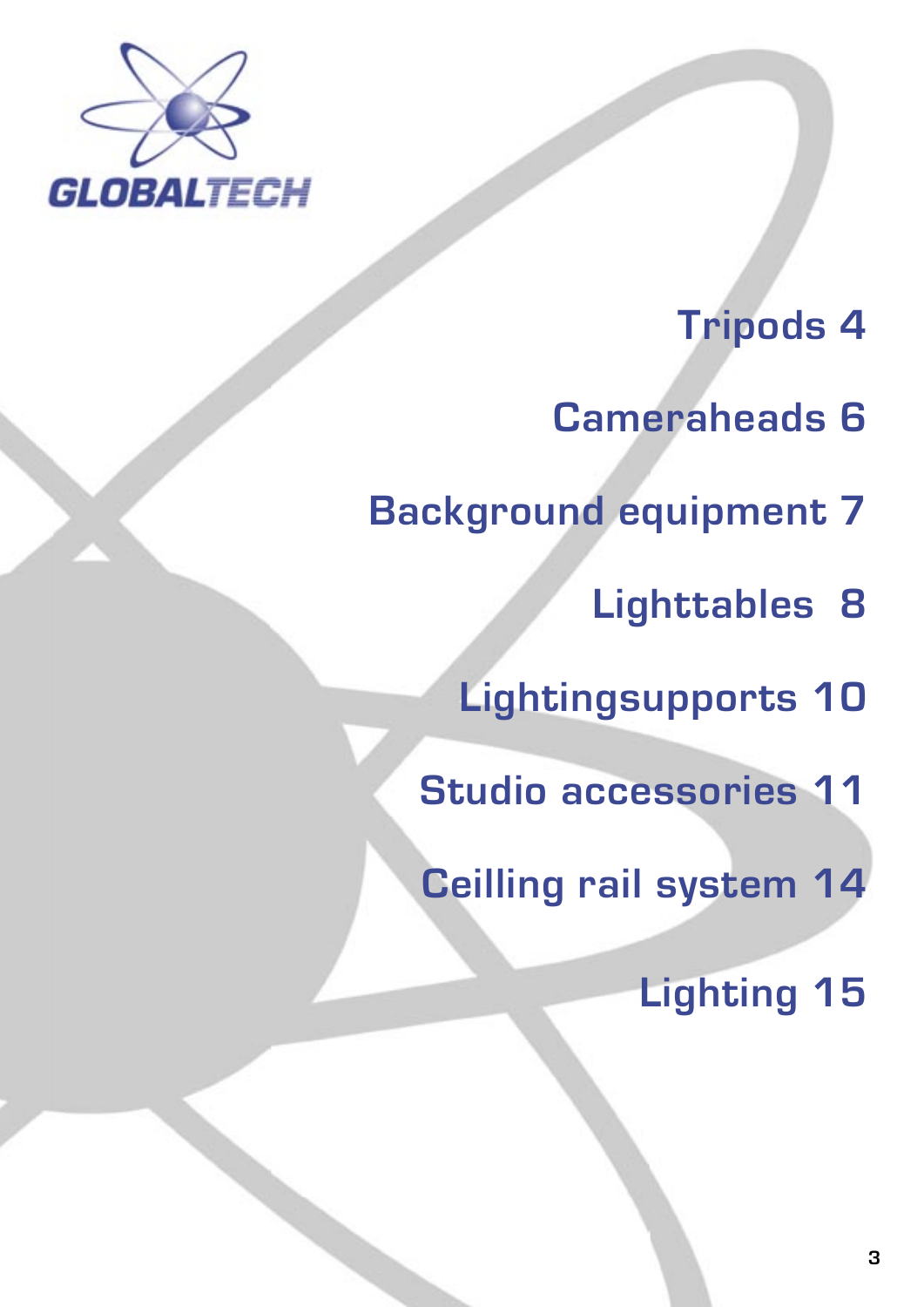



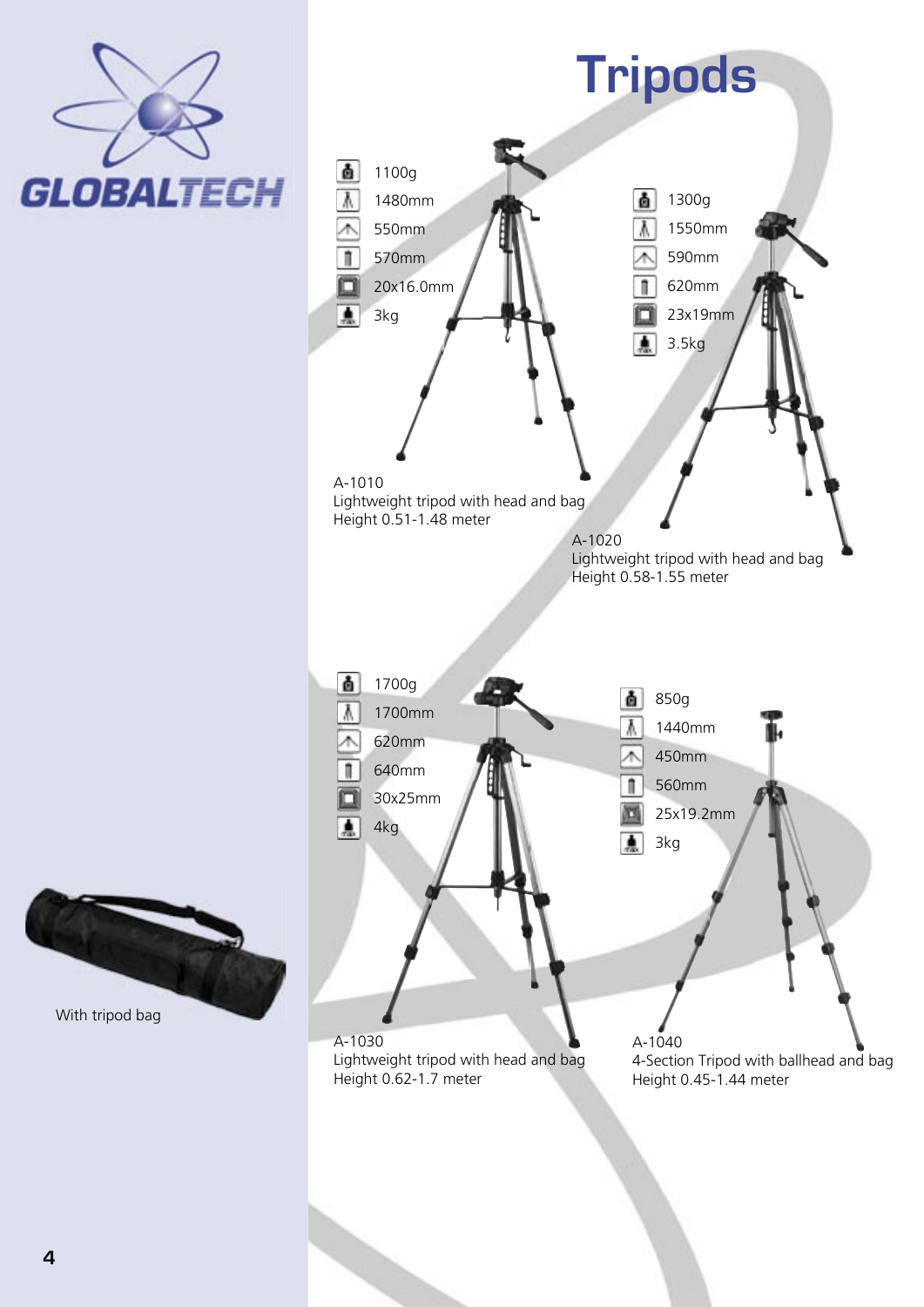# **Tripods**

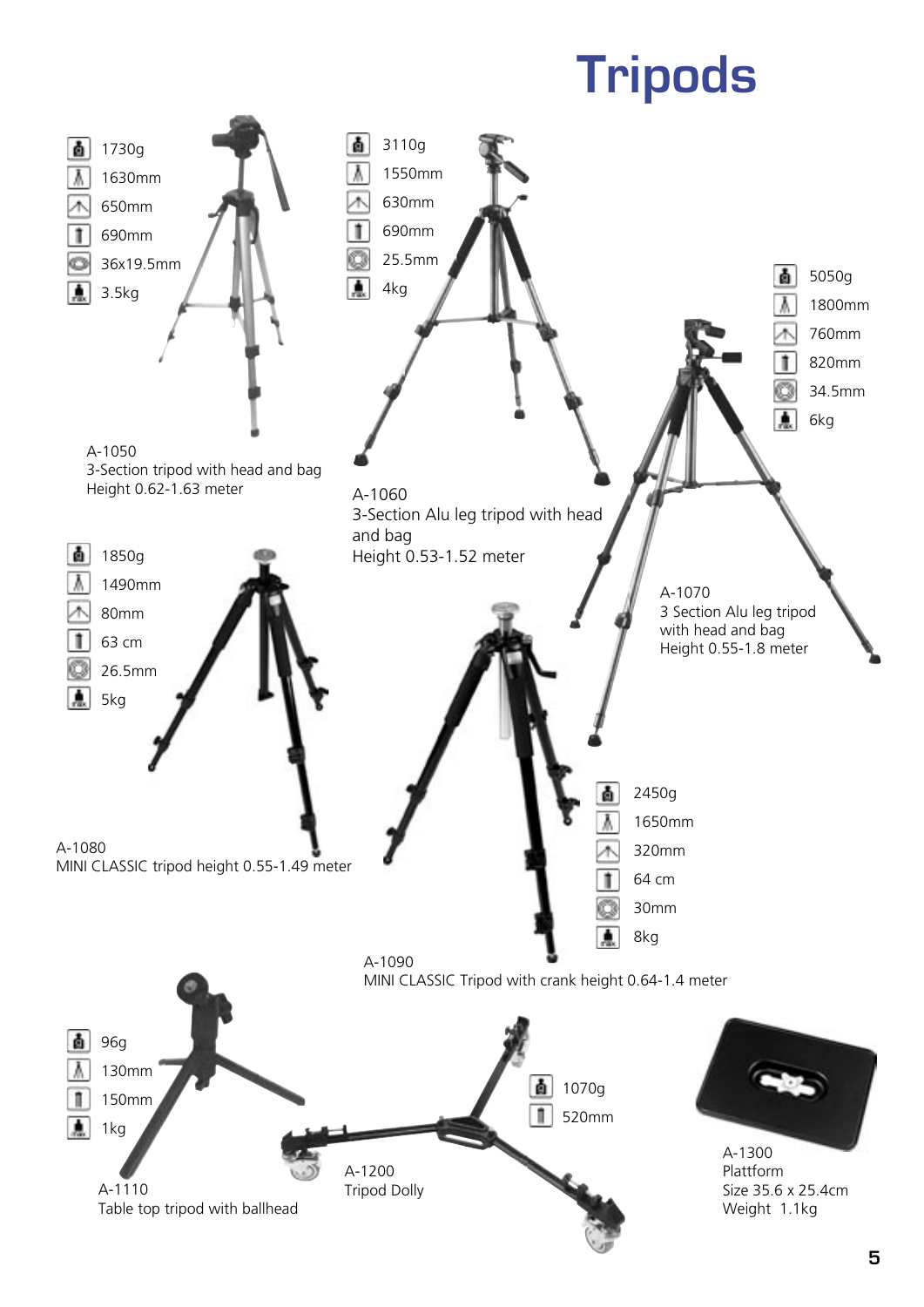

### **Cameraheads**

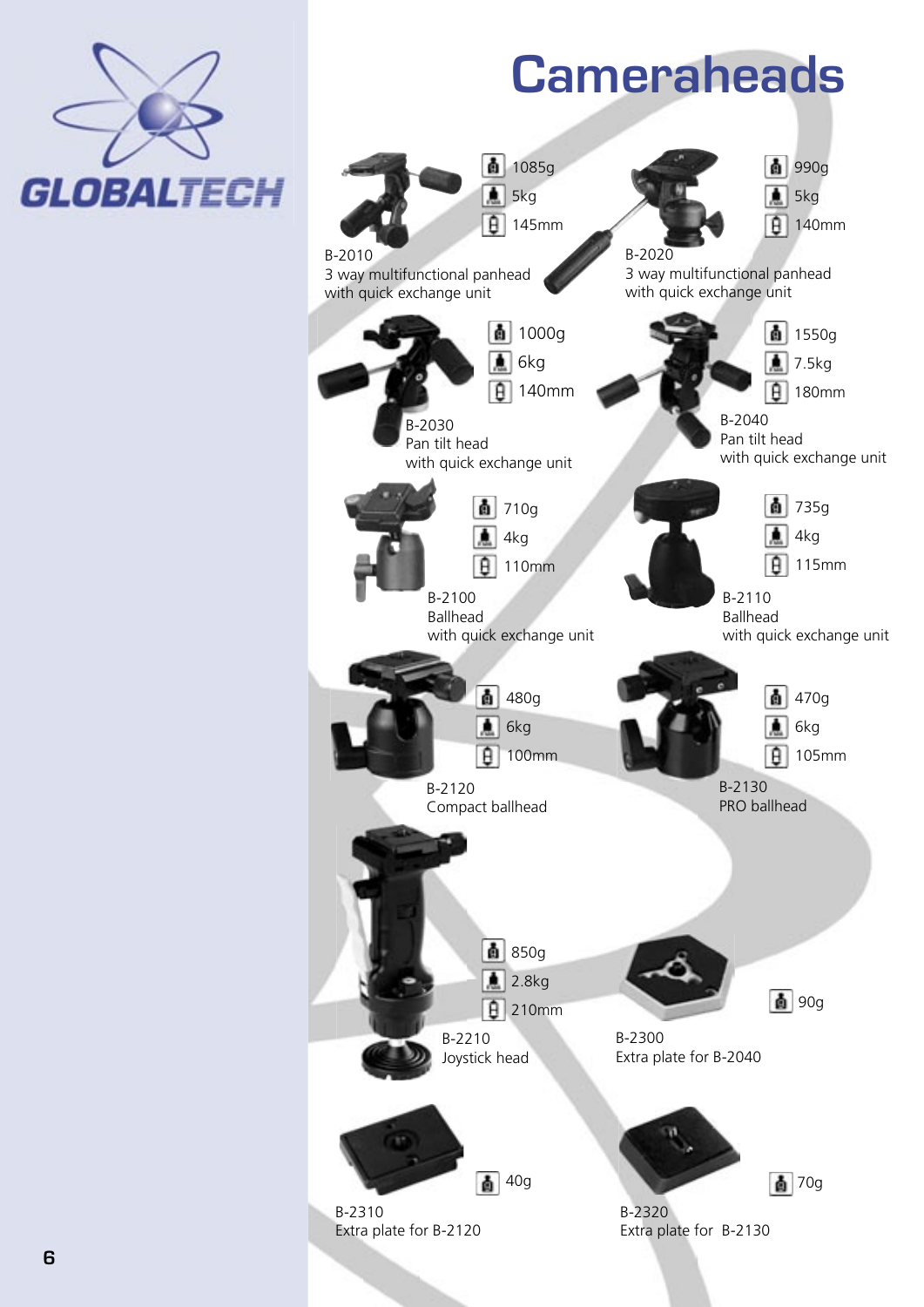# **Background equipment**

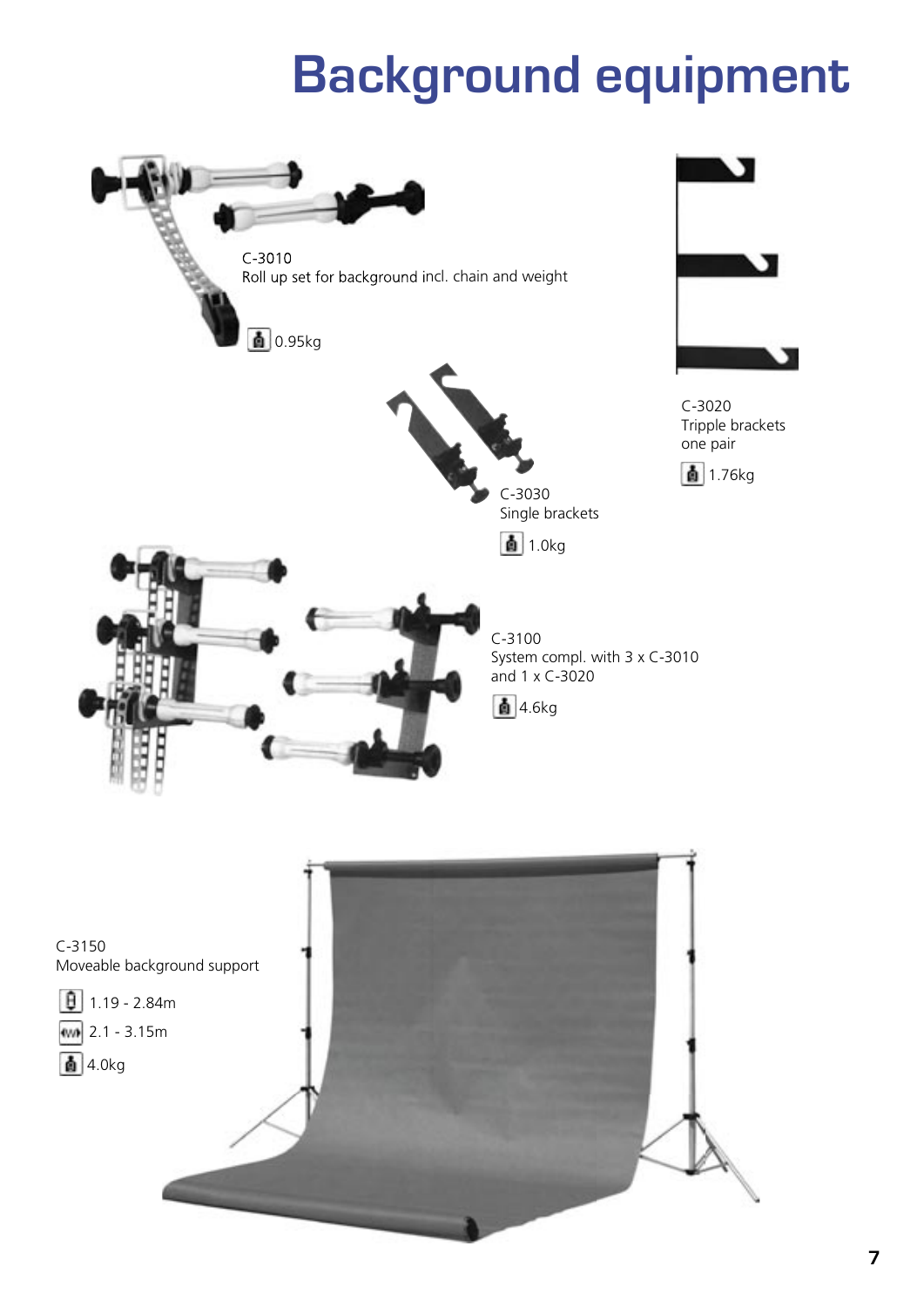

# **Lighttables**

D-4010 Background table small Plastic board 60x130cm Max lenght 120cm Width 60cm Poles Ø 19mm Carring bag included Weight 4.4kg

D-4015 Board to D-4010 only Weight 1.4kg



D-4020 Background table medium Plastic board 100x200cm Max lenght 180cm Width 100cm Poles Ø 25/31,5mm Carring bag included Weight 13kg

D-4025 Board to D-4020 only Weight 6.4kg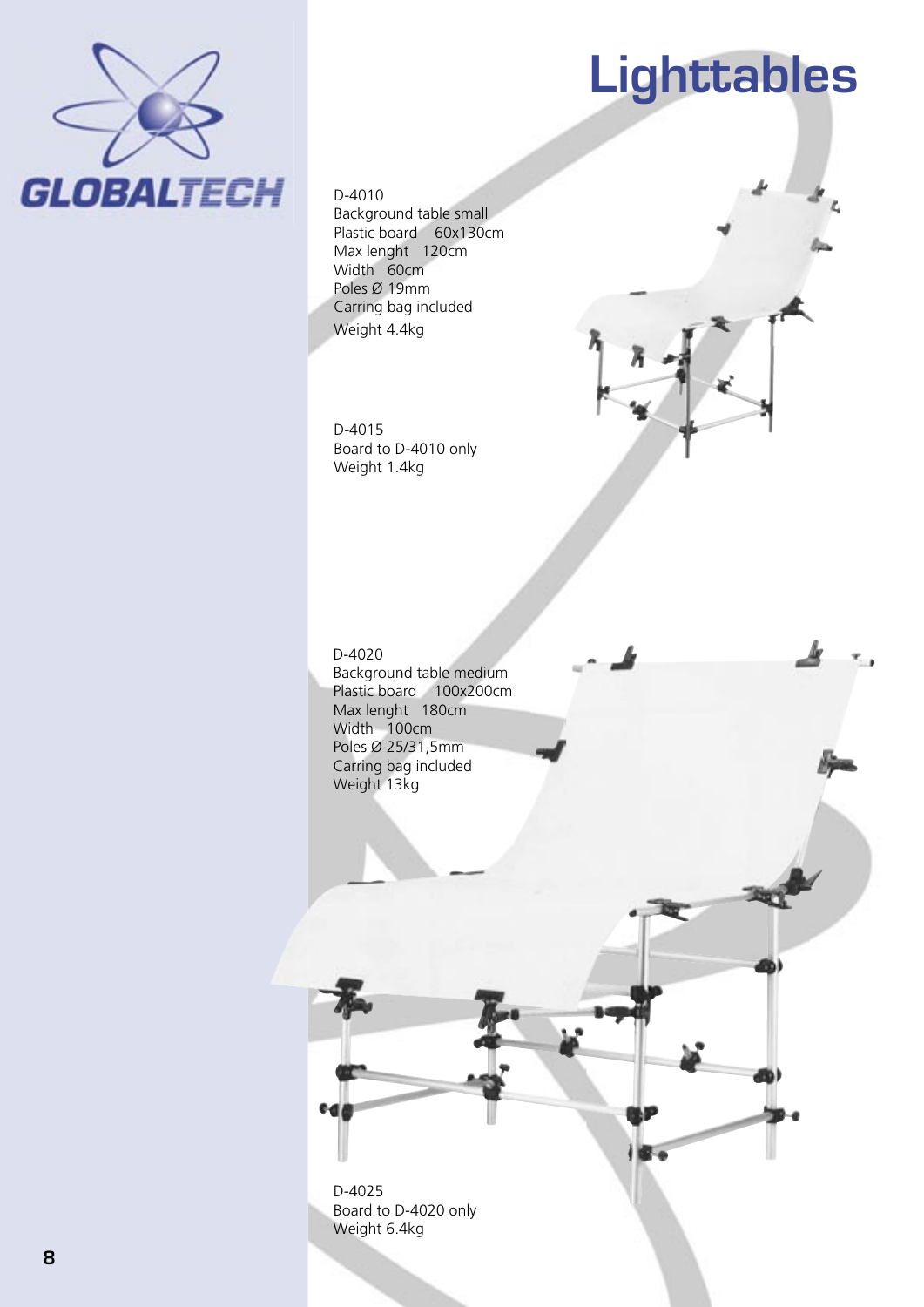### **Lighttables**



Lighttunnel to table D-4010 Weight 0.8kg

Lighttunnel to table D-4020 Weight 1.4kg

Weight 1.3kg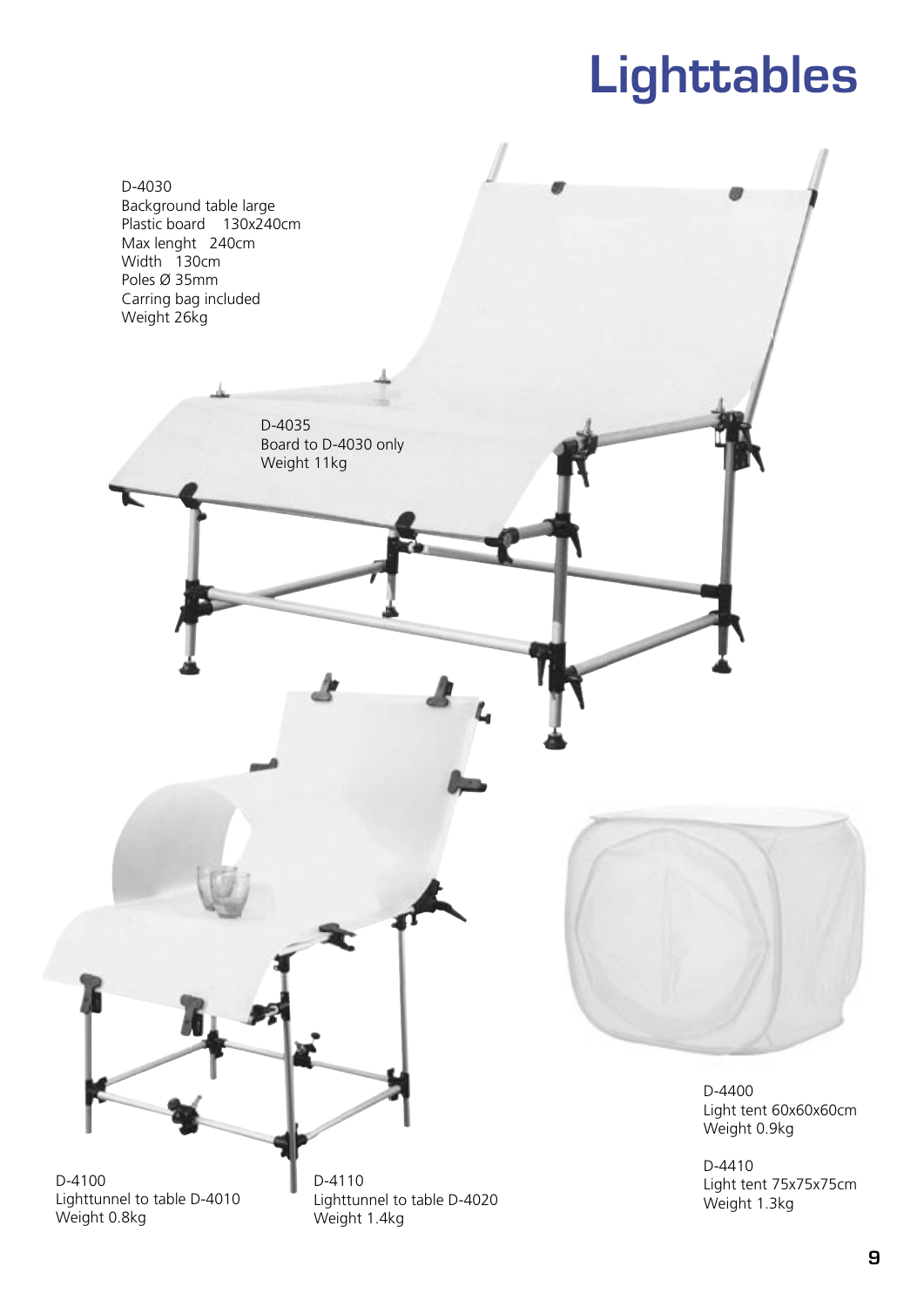

#### E-5010

Lightstand 2.4 Meter air cushioned black Max hight 240 cm Min hight 78 cm Spread Ø 94 cm Diam. of legs 19 mm Poles Ø16/19/22/25 mm Weight 1.1 kg

#### E-5020

Lightstand 3.05 Meter air cushioned black Max hight 305 cm Min hight 99 cm Spread Ø 98 cm Diam. of legs 19 mm Poles Ø16/19/22/25 mm Weight 1.3 kg

#### E-5030

Lightstand grand 3.9 Meter air cushioned black Max hight 390 cm Min hight 128 cm Spread Ø 130 cm Diam. of legs 25 mm Poles Ø25/28/31.5/35 mm Weight 2.5 kg

## **Lightstands**

#### E-5010

Lightstand 2.4 Meter air cushioned black E-5020 Lightstand 3.05 Meter air cushioned black E-5030 Lightstand grand 3.9 Meter air cushioned black

#### E-5110 Lightboom with stand incl. bag and counterweight Boomlength 120 - 210 cm Counterweight 5 kg Weight total 7.8 kg

E-5210 Backlight-kit compl Weight 4.0 kg Height 40 - 70 cm



E-5210 with adaptor for low positions

E-5310 Wall boom 1.25 Meter Max load 8 kg Weight 2.9 kg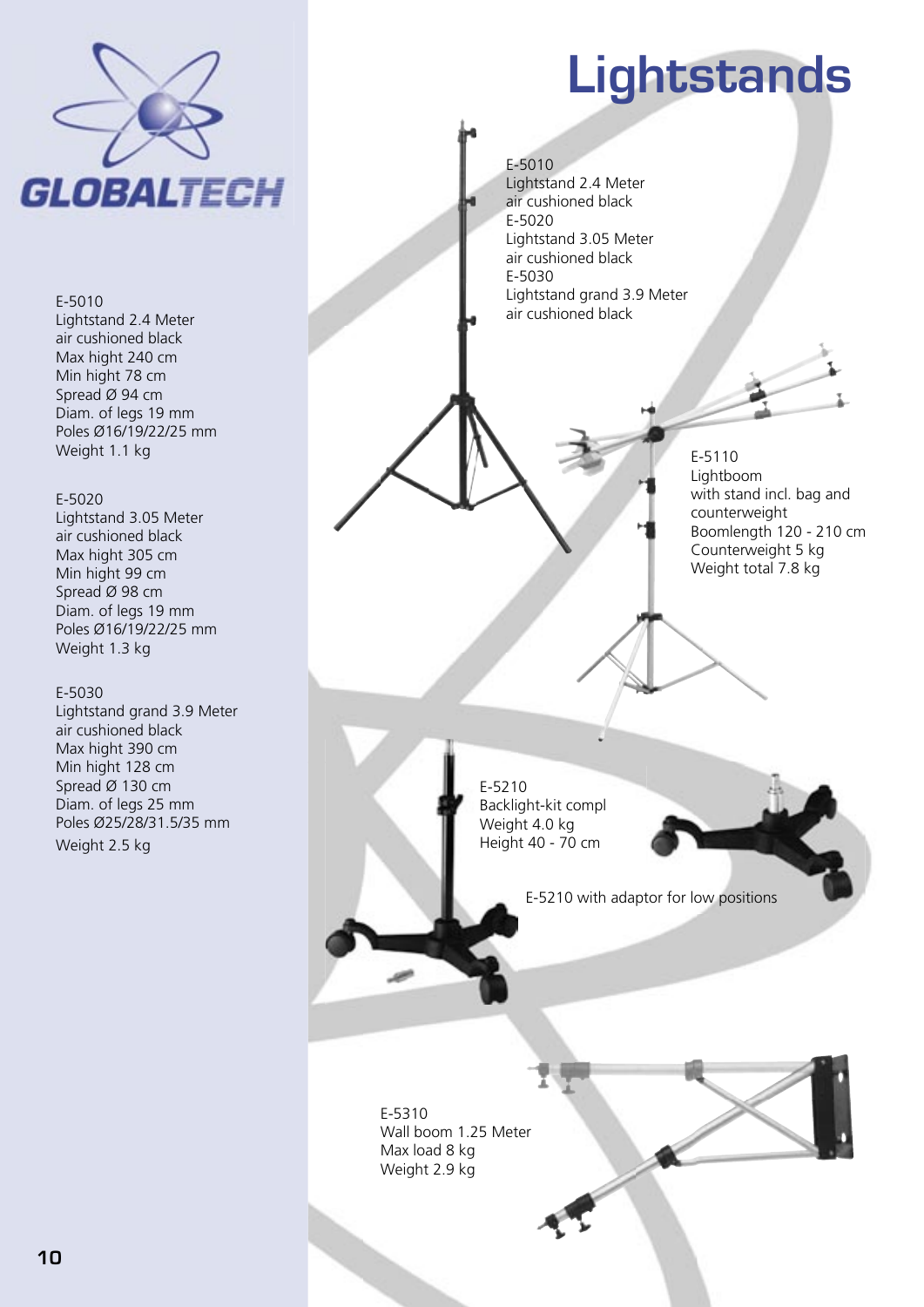### **Studio accessories**



F-6010 Universal clamp Weight 0.48 kg



F-6020 Double universal clamp Weight 1.0 kg



F-6030 C-Clamp Weight 0.2 kg



F-6040 C-Clamp with spigot adaptor vertical Weight 0.35 kg



F-6050 C-Clamp with spigot adaptor Weight 0.22 kg



F-6060 C-Clamp with hook Weight 0.19 kg



F-6070 C-Clamp with spigot adaptor Weight 0.22 kg



F-6100 Double C-Clamp Weight 0.36 kg



F-6200 Tilting bracket with umbrella holder Weight 0.2 kg



F-6080 C-Clamp with ballhead Weight 0.27 kg



F-6150 Clip Weight 0.11 kg



F-6210 Adjustable clamp Ø19/22/25/29mm

F-6220 Adjustable clamp Ø16/20/28/31.5mm Weight 0.4 kg



F-6090 C-Clamp with extension rod Weight 0.2 kg



F-6160 Clip with spigot Weight 0.19 kg



F-6230 Adjustable clamp with PRO CLAMP Ø19/22/25/28mm

F-6240 Adjustable clamp with PRO CLAMP Ø16/20/28/31.5mm Weight 0.73 kg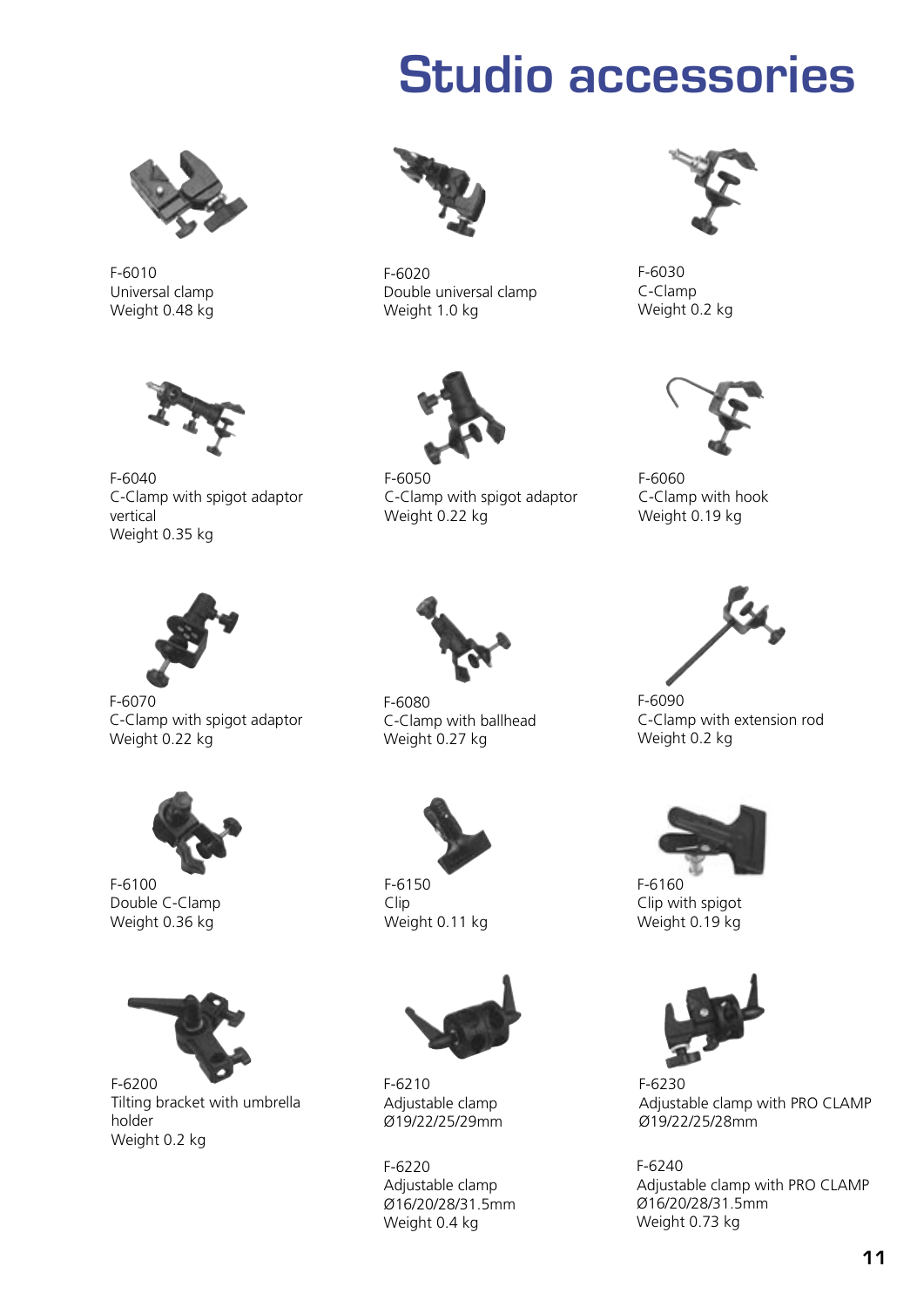

### **Studio accessories**

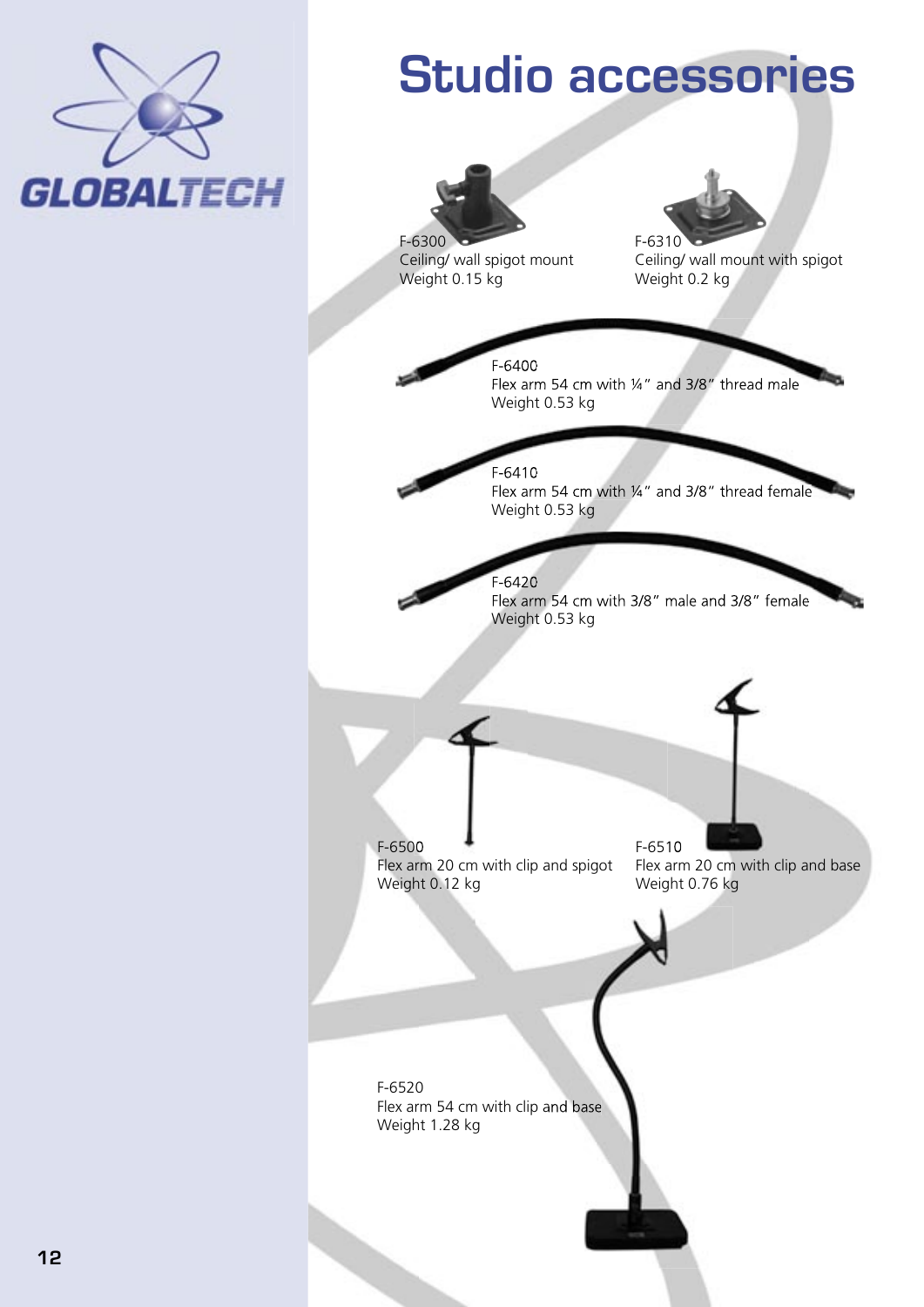### **Studio accessories**



F-6600 Extension rod 40 cm female Weight 0.3 kg

F-6610 Extension rod 56 cm female Weight 0.33 kg

F-6620 Extension rod 76 cm female Weight 0.36 kg



F-6720 Spigot 16 mm 3/8" and ¼" thread female Weight 0.03 kg



F-6630 Extension rod 15cm male Weight 0.25 kg

F-6640 Extension rod telescopic 45-77 cm Weight 0.4 kg

F-6650 Extension rod telescopic 50-95 cm Weight 0.45 kg



F-6730 Spigot Threads 3/8" female and ¼" male Weight 0.05 kg



F-6700 Spigot 16 mm ¼" and 3/8" thread male 54 mm Weight 0.07 kg



F-6710 Spigot 16 mm 3/8" and ¼" thread male 32 mm Weight 0.04 kg



F-6740 Spigot 16mm 3/8" male and ¼" female Weight 0.05 kg

F-6800 Table top reflector set For multiple use with base or table clamp



Contains 1 F-6410 Flex arm 1 F-6160 Clip with spigot 1 F-6070 C-Clamp with spigot adaptor 1 Base 1.1kg 1 Reflector board 35x30cm silver/white Weight 2.25kg



with table clamp with base with base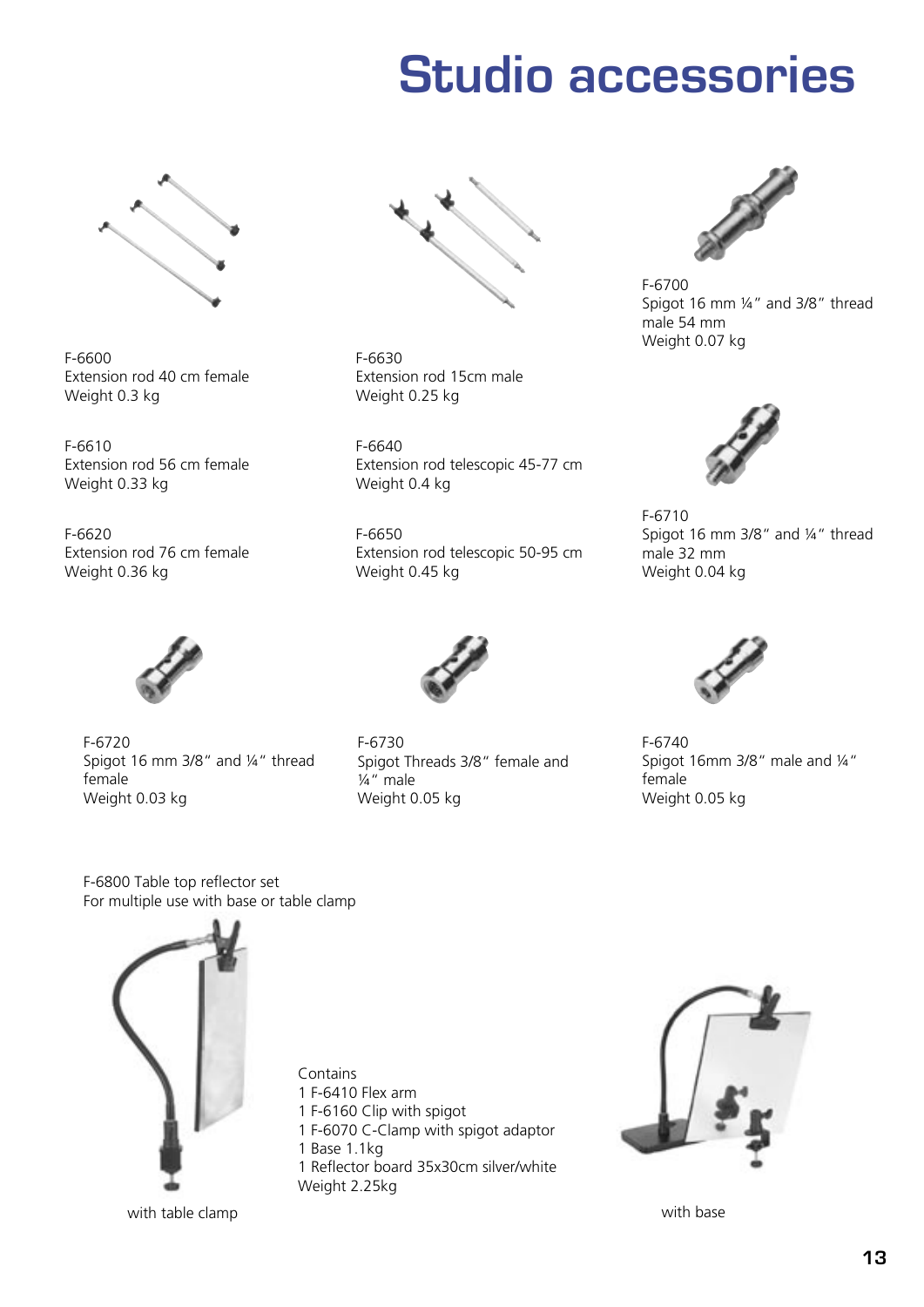

## **Ceilling rail system**

G-7010 System compl 3x4 meter with 4 pantographs

G-7020 Pantograph 2 meter G-7030 Ceilling rail 3 meter

G-7040 Ceilling rail 4 meter

G-7050 Double pulley

G-7060 Single pulley G-7070

Cable carriage G-7080

End stop G-7090 Bracket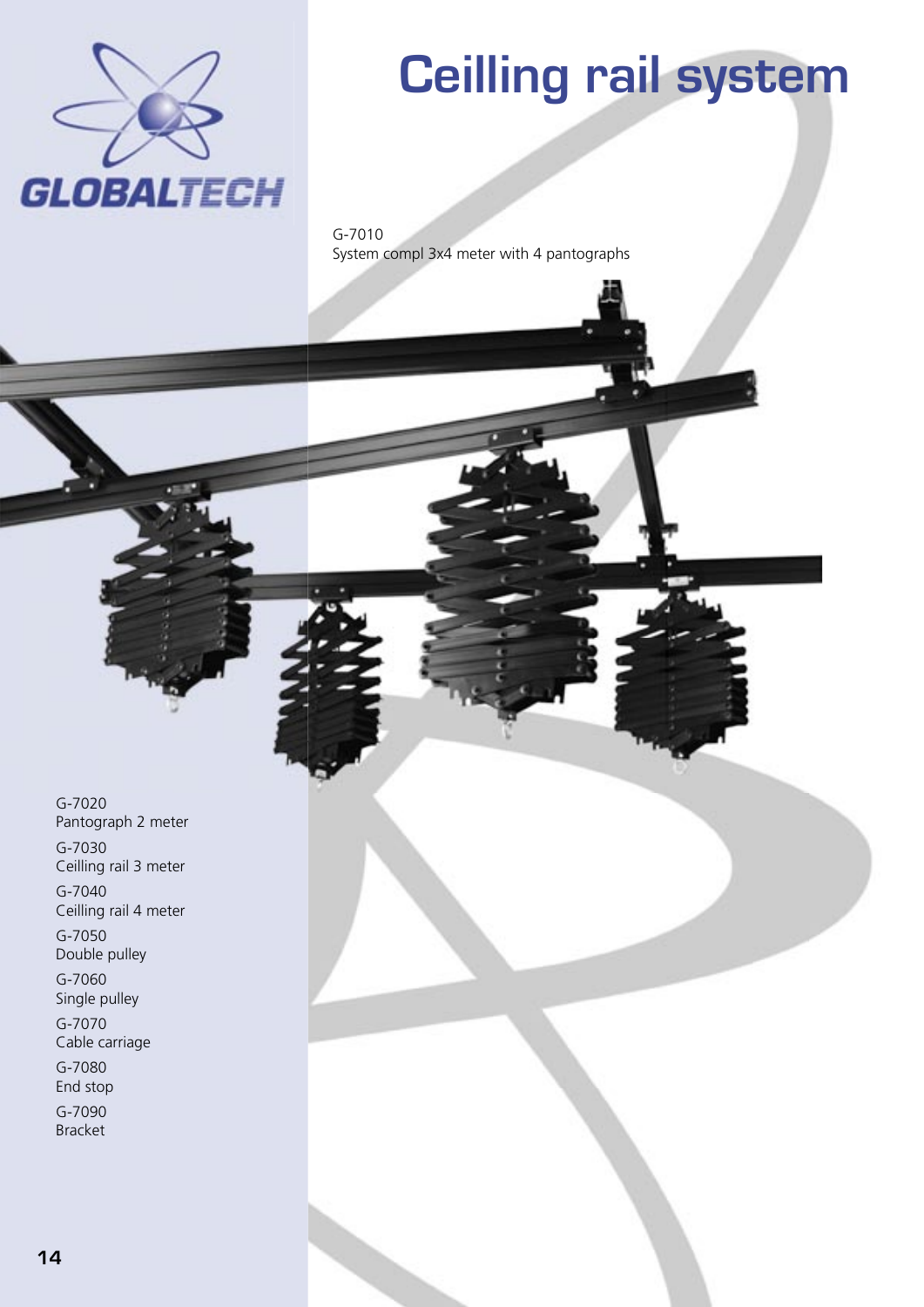# **Lighting**

#### H-9100 Digital Internet Flash Kit



3 Digital Flash units 180WS 1 Softbox 40x60 cm 1 Octagonal Softbox 1 Honey Comb 1 Carrying bag for Flash units 3 Alu light stands 200 cm 1 Bag for light stands

Technical Data Flash Energy 180Ws<br>F-stop 12GN F-stop Charging time 1.2-2.2s<br>Power regulate 1/4-1/1 Power regulate<br>Flash duration Colour temperature 5200 -5500° K Modelling lamp <br>
Power source <br>
220V 50/60F

 $1/1000 - 1/1600s$ 220V 50/60Hz 5A

1 Background table Plastic board 60x130 cm Incl. carrying bag D-4010

H-9110 Digital Internet Flash Kit only D-4010 Background table only H-9210 Spare Flashtube H-9310 Spare Modelling lamp